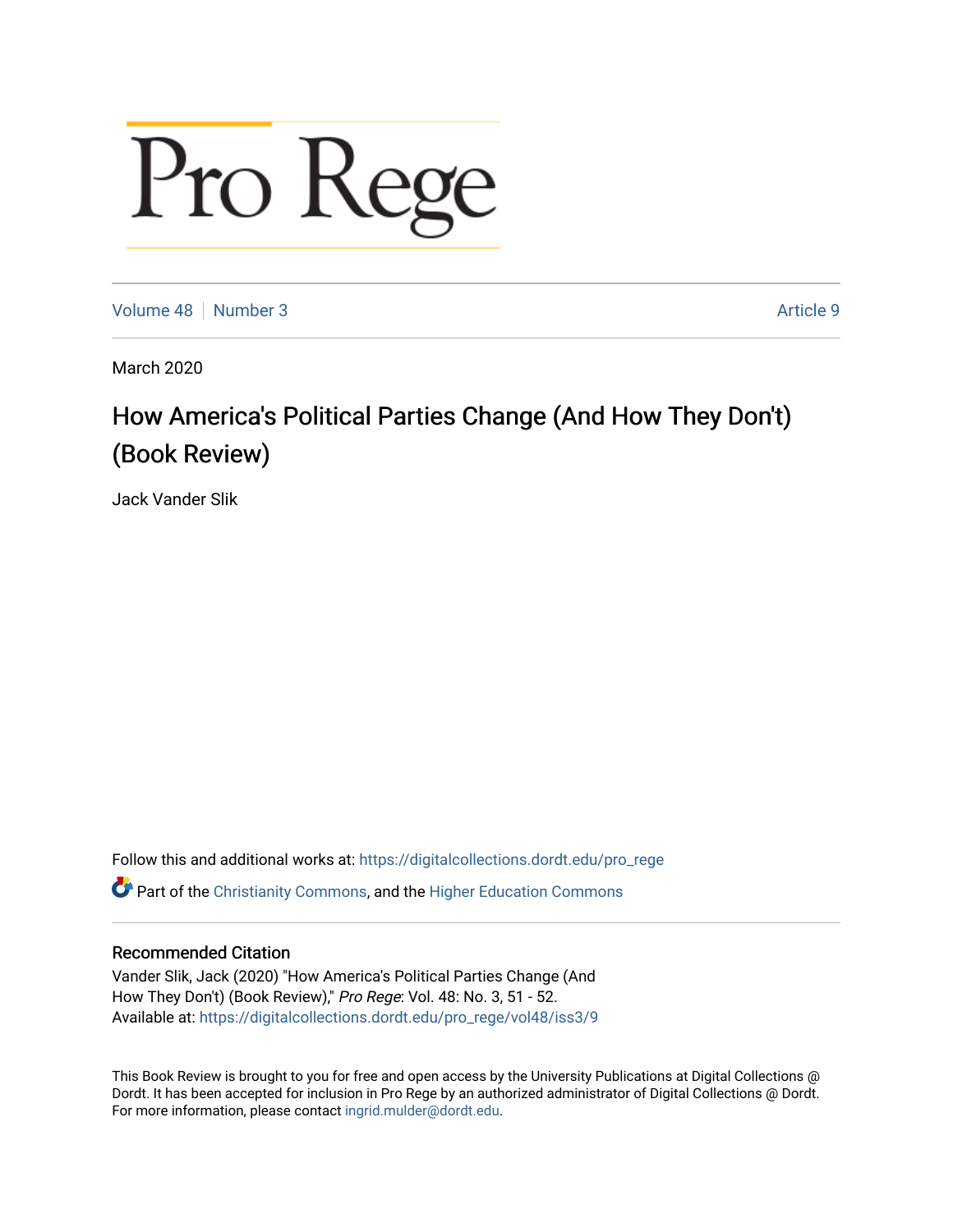## BOOK REVIEW

*How America's Political Parties Change (And How They Don't).* Michael Barone, New York and London: Encounter Books, 2019, 130 pp. ISBN 9781641770781. Reviewed by Jack R. Van Der Slik, Professor of Political Studies and Public Affairs *emeritus*, University of Illinois Springfield.

Michael Barone is a veteran scholar and commentator on American national politics. He is best known as an acknowledged expert on Congress, its members, and their constituencies. He has been a major author and contributor to *The Almanac of American Politics*, published biennially since 1972, a reference volume of nearly 2000 pages. Since 2001, Barone has been a contributor to the Fox News Channel and, since 2009, a senior political analyst for the *Washington Examiner*. The *Examiner*, with help from Barone, offers a more rightwing perspective on the news of the day than its more widely read liberal competitor, the *Washington Post*.

Previewing this book in his "Introduction," Barone makes the point that the dynamics of American presidential elections are occasionally cataclysmic, as in 1860, 1920, and 1932. However, he notes, "the change in party percentages [by voters] between 2012 and 2016—or between any presidential election since 1996 and that of 2016— was minimal by historic patterns" (1). He goes on to say that what is notable about 2016 is that "The most recent generation of our politics has been characterized by what I have called *polarized partisan parity* to an extent that is arguably unprecedented in American history" (italics added). Barone celebrates the "yinand-yang" of American diversity, "regionally, economically, religiously, racially and ethnically, culturally—from its colonial beginnings."

To understand the partisanship of American politics is to appreciate both the fixedness and the adaptability of the two parties locked into a governmental structure with enduring boundaries. Our states elect presidents with votes in an Electoral College, apportioned by the numbers of House and Senate members each state has, based mostly upon population. Our system is largely impervious to third-party intrusions. Barone characterizes the parties as follows: Democrats have "always been a collection of out-groups…not…regarded by themselves or others as typically American but which…make up a majority of the nation. The Republican party has always been formed around a core group considered to be typical Americans, but which by itself has never been a majority of the electorate and must attract others to the party's banner in order to win" (9).

Each party has had its streaks of success electing presidents. From 1897 to 1933, Republicans had six presidents (McKinley, T. Roosevelt, Taft, Harding, Coolidge and Hoover). That streak was interrupted only by Wilson, a Democrat, who won in a threeway race with 42 percent of the vote in 1912. In a Republican party disruption that year, Teddy Roosevelt tried to displace his Republican successor, Taft, but both went down to defeat. Reelected in 1916 with 49 percent of the vote, Wilson won the war but lost the peace at Versailles, after which the Republicans reclaimed the presidency for another dozen years.

In 1932, Franklin Roosevelt put together an awkward electoral majority. Opponents of the party of Lincoln, Democrats who held hegemony in the previously confederate states, joined with discontented northern voters injured by the Great Depression under a hapless Herbert Hoover. They formed a Democratic electoral majority that held sway for twenty years under only two presidents, Roosevelt and Harry Truman. The Democratic streak was interrupted for two terms by a war hero, Dwight Eisenhower, who was courted by both parties to be its presidential nominee. He chose to run as a Republican, twice defeating Democrat Adlai Stevenson. After that interregnum, the Democrats were restored to the presidency in a close contest in 1960 (John Kennedy) and a blowout in 1964 (Lyndon Johnson).

Deeply disaffected by the Civil Rights Movement and disappointed in the Vietnam debacle, south